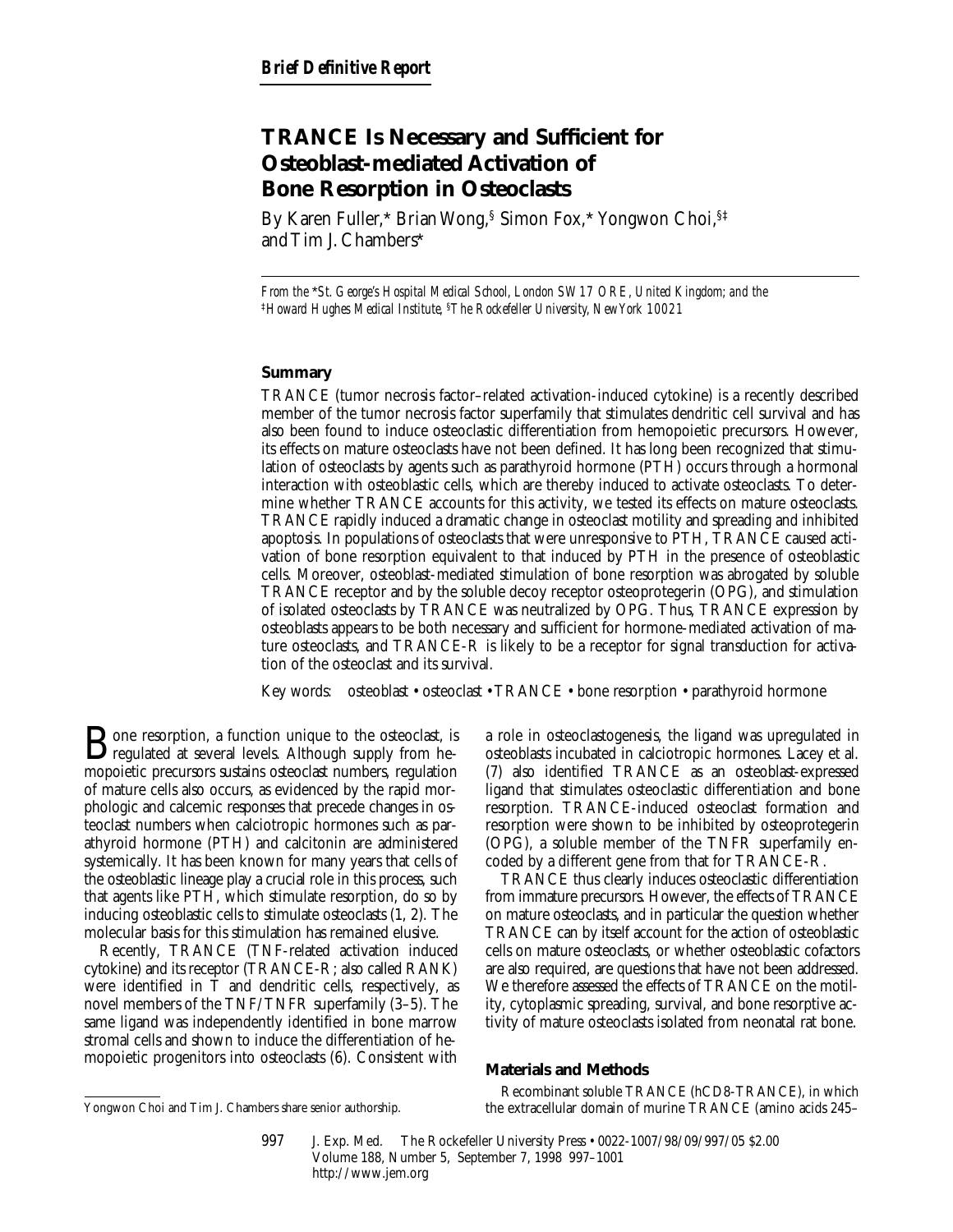316) was fused to human  $CD8\alpha$  (amino acids 1–182), was prepared as previously described (3, 4). hCD8-TRANCE was purified on cyanogen bromide–activated Sepharose gel conjugated to OKT8 following the manufacturer's protocol (Amersham Pharmacia Biotech, Piscataway, NJ). TRANCE receptor-Fc, a recombinant protein of the extracellular domain of TRANCE-R (also called RANK; reference 5) fused to the constant region of human IgG1, was prepared in a similar way using a baculovirus system. Recombinant human M-CSF was provided by Dr. J. Wozney (Genetics Institute, Cambridge, MA). Bovine PTH (1- 34), used at 0.1 U/ml throughout, was purchased from Sigma Chemical Co. (Poole, UK). 1,25(OH)<sub>2</sub>vitamin D<sub>3</sub> (used at  $10^{-8}$ M), was provided by Solvay Duphar (Weesp, The Netherlands). OPG was provided by Dr. C. Dunstan (Amgen, Thousand Oaks, CA). Osteoblast-like UMR 106 cells were from Dr. T.J. Martin (St. Vincents Institute for Medical Research, Melbourne, Australia).

Slices of bovine cortical bone were employed as substrates for osteoclastic resorption. Bone slices  $(4 \times 3 \times 0.1 \text{ mm})$  were prepared from adult bovine femora by using a low-speed saw (Isomet Corp., Springfield, VA), as previously described (8), cleaned by ultrasonication, washed, and stored dry at room temperature.

*Assessment of Bone Resorption by Mature Osteoclasts.* Osteoclasts were disaggregated, as previously described, from neonatal rat long bones (8). Wistar rats from the St. George's Medical School colony were killed by cervical dislocation within 72 h of birth. The femora, tibiae, and humeri were removed and dissected free of adherent tissue. Bones were then cut across their epiphyses and curetted in medium 199, and the curettings were vigorously agitated with a plastic pipette. Large fragments were allowed to sediment for 10 s. The cell suspension was then transferred to a 100  $\times$ 18 mm multiwell dish (Sterilin, Teddington, UK) containing bone slices. After 15 min of sedimentation, the bone slices were removed, washed in medium 199, and incubated overnight in a 96-well tissue culture plate (Sterilin) in the presence or absence of hCD8-TRANCE, TRANCE-R, OPG, and/or calciotropic hormones. For some experiments osteoclasts were co-cultured with either UMR 106 (5  $\times$  10<sup>4</sup> cells/well) or calvarial cells (10<sup>4</sup> cells/ well). To prepare calvarial cells, calvarias were removed from rats within 5 d of birth, dissected free of soft tissues and periosteum, and incubated for 2 h at  $37^{\circ}$ C in collagenase (type II; Sigma Chemical Co.; 1 mg/ml in medium 199). The bones were then vigorously agitated with a plastic pasteur pipette and the cell suspension was harvested. The cells were washed and resuspended in Hanks' MEM for addition to osteoclasts on bone slices. For all experiments, the final volume of incubation medium per well was 200 *ul*.

Bone resorption was assessed after 18 h of incubation, as previously described (9). Bone slices were removed from wells, immersed in 10% NaCl (BDH, Poole, UK) for 10 min to remove cells, washed in distilled water, dried, and sputter coated with gold. The entire surface of each bone slice was then examined in a scanning electron microscope (S90; Cambridge Instruments, Cambridge, UK).

*Survival Studies.* Bone cell suspensions were added to the wells of a 96-well plate (Sterilin) containing Thermanox coverslips (Gibco, Uxbridge, UK) and incubated for 15 min. Coverslips were then removed, washed in PBS, and placed into individual wells of a 96-well plate. Cells were incubated for 1 or 24 h in a total volume of 200 µl MEM/BSA in the presence of hCD8-TRANCE, M-CSF, or vehicle. Cells were then fixed for 2 min in formalin and stained for tartrate-resistant acid phosphatase (TRAP) (10). The substrate used was naphthol AS-B1 phosphate. Tartrate resistance was assessed in the presence of 0.05 M sodium tartrate. TRAP-positive multinuclear cells were counted by light microscopy.

*Time-Lapse Observations.* The bone cell suspension, obtained as above, was added to 25-cm2 tissue culture flasks (Sterilin) and incubated for 15 min to allow osteoclast sedimentation and attachment. Nonadherent and loosely adherent cells were removed by washing with PBS. 10 ml of MEM/BSA were placed into the flasks and the cells were incubated for 30 min. Flasks were then sealed and placed in the incubation chamber of an Olympus 1MT-373 inverted microscope (Gallenkamp & Co. Ltd., London, UK). A suitable osteoclast-containing field was chosen and recorded for 30 min on a time-lapse video recorder at 1/60 normal speed. Vehicle or hCD8-TRANCE was then added in 0.5 ml prewarmed MEM/BSA and recording continued.

*Measurement of Osteoclast Spread Area.* Osteoclasts were incubated on Thermanox coverslips as above in the presence of M-CSF, hCD8-TRANCE, or vehicle for 1 h. Then, they were fixed and stained for TRAP activity. Osteoclast spread area was determined with a light microscope linked to a computer-assisted image analyzer (Perceptive Instruments, Cambridge, UK).

## **Results and Discussion**

Addition of recombinant soluble TRANCE (hCD8- TRANCE) to isolated osteoclasts caused a dramatic change in their behavior. Within minutes the osteoclasts showed increased pseudopodial motility, associated with increased cell spreading (Fig. 1). Unlike M-CSF, which induces extension of cytoplasm around much or all of the periphery (9), osteoclastic motility and spreading remained localized in broad focal pseudopods, and was associated with rhythmic contractions of the cell body, similar to those we have occasionally observed to occur "spontaneously" in previous time-lapse studies of these cells (our unpublished data). Osteoclastic spreading has previously been noted in response to PTH, and was found to be dependent upon the presence of osteoblastic cells (11).

Isolated osteoclasts rapidly undergo apoptosis in vitro*,* which can be suppressed by M-CSF (9). However, the existence of alternative osteoblast-derived survival factors was suggested by the ability of osteoblastic cells from *op/op* mice, which lack M-CSF, to support survival of osteoclasts (our unpublished data), and by the prolonged resorption of bone that occurs after even a single administration of M-CSF to these mutants (12). hCD8-TRANCE stimulated osteoclastic survival at 100 and 1,000 ng/ml, similar to the concentrations that support dendritic cell survival (4) (Fig. 1). The relatively high concentration of the soluble ligand needed might reflect a physiological presentation of the ligand as a cell surface molecule (3, 5, 6). A previous study (7) found no effect of TRANCE in the survival of mature osteoclasts. However, no zero time point was included, so that the possibility was not excluded that sufficient levels of TRANCE or M-CSF, an alternative osteoclast survival factor (9), were generated by contaminant bone cells, for survival to occur in the absence of exogenous TRANCE.

We then tested the ability of hCD8-TRANCE to stimulate bone resorption by isolated osteoclasts. The con-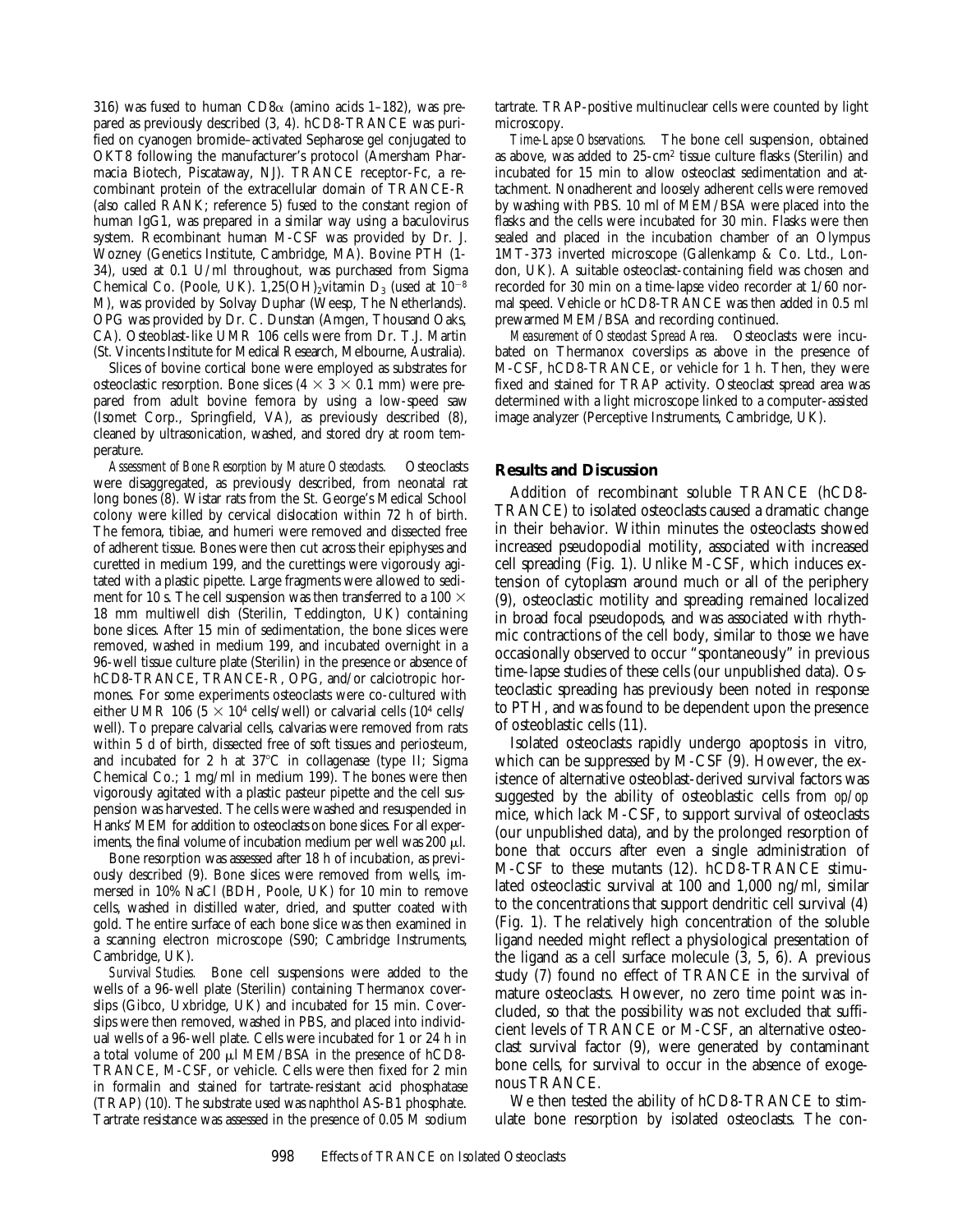

**Figure 1.** An osteoclast photographed 30 (*A*) and 1 (*B*) min before, and 30 (*C*) and 60 (*D*) min after addition of hCD8-TRANCE to culture (100 ng/ml). Bar  $= 2 \mu m$ . *E*, spread area of osteoclasts after incubation for 1 h with or without hM-CSF (5 ng/ml) or hCD8-TRANCE (*CD8-T*; 100 ng/ml). *F*, number of TRAP-positive multinuclear cells (*MNC*) present on coverslips in cultures of osteoclasts disaggregated from rat bone and incubated for 24 h in M-CSF (5 ng/ml) or hCD8-TRANCE (12 cultures per variable). Number of osteoclasts remaining after 24 h in hCD8- TRANCE (1,000 ng/ml) and M-CSF did not differ significantly from number present on coverslips incubated for 1 h.  $*P < 0.05$  versus control (Student's *t* test).

founding influence of TRANCE on osteoclast survival was avoided by adding M-CSF to all cultures. We found that in populations of osteoclasts isolated from neonatal rat bone under conditions that render them unresponsive to PTH (i.e., in cultures lacking the ability to generate detectable levels of osteoclast resorption stimulating activity), hCD8- TRANCE induced dose-responsive stimulation of bone resorption (Fig. 2). TRANCE is the first agent found to be capable of stimulating bone resorption in this system, without added osteoblasts, in cultures that are unresponsive to indirect acting agents, such as PTH. Similar results were reported by Lacey et al. (7). However, in that report no control cultures incubated with an indirect-acting calciotropic hormone were included, so that the extent to which con-

taminant osteoblasts contributed to or mediated this response could not be determined. The very rapid motile responses seen in isolated osteoclasts, and the increase in bone resorption by hCD8-TRANCE in cultures unable to generate endogenous osteoclast-stimulating activity, suggest that hCD8-TRANCE directly stimulates osteoclasts. Like the response of osteoclasts to stimulation by osteoblastic cells, increased resorption was accomplished predominantly by an increase in the number of excavations formed without significant change in the area of individual excavations (data not shown), consistent with an increase in the proportion of osteoclasts that were resorptive (9, 13). Moreover, stimulation of bone resorption by hCD8-TRANCE was quantitatively similar to that induced by the maximally active concentration of PTH in cocultures of mature osteoclasts with osteoblastic UMR 106 cells (Fig. 2); and PTH treatment induced TRANCE mRNA expression in these cells (data not shown). Moreover, PTH and hCD8-TRANCE showed no additive effect, suggesting that TRANCE alone is sufficient to fully account for the stimulation of bone resorption induced in mature osteoclasts by PTH.

The osteoblast-dependent ability of PTH to stimulate osteoclastic bone resorption was abrogated by soluble TRANCE-R–Fc fusion protein (TR-Fc) (Fig. 3). In addition, a high level of TRANCE-R mRNA was detected in mature osteoclasts (data not shown). This not only supports the view that TRANCE stimulates the differentiation (6) and activation of osteoclasts, but also provides evidence that, similar to its action on dendritic cells (3, 4), TRANCE-R is likely to be a receptor for signal transduction for activation of the osteoclast and its survival. In neither of the two coculture systems did TR-Fc suppress bone resorption below the basal levels of resorptive activity demonstrated by osteoclasts in unstimulated cultures. This suggests that stimulated bone resorption was inhibited through neutralization



Figure 2. Bone resorption by osteoclasts freshly isolated from neonatal rat bones and incubated for 24 h on bone slices without (*A*) or with (*B*) UMR 106 cells. *A*, osteoclasts incubated with M-CSF (5 ng/ml) with or without PTH (0.1 U/ml) or hCD8-TRANCE. *B*, osteoclasts incubated with hCD8-TRANCE (100 ng/ml) and/or PTH (0.1 U/ml) and/or M-CSF (5 ng/ml).  $n = 12$  cultures per variable.  $*P < 0.05$  versus control. Number of TRAP-positive cells present after incubation did not differ significantly between groups (range of means: *A*, 11.5–14.7; *B*, 17.8– 20.8). *CD8-T*, hCD8-TRANCE.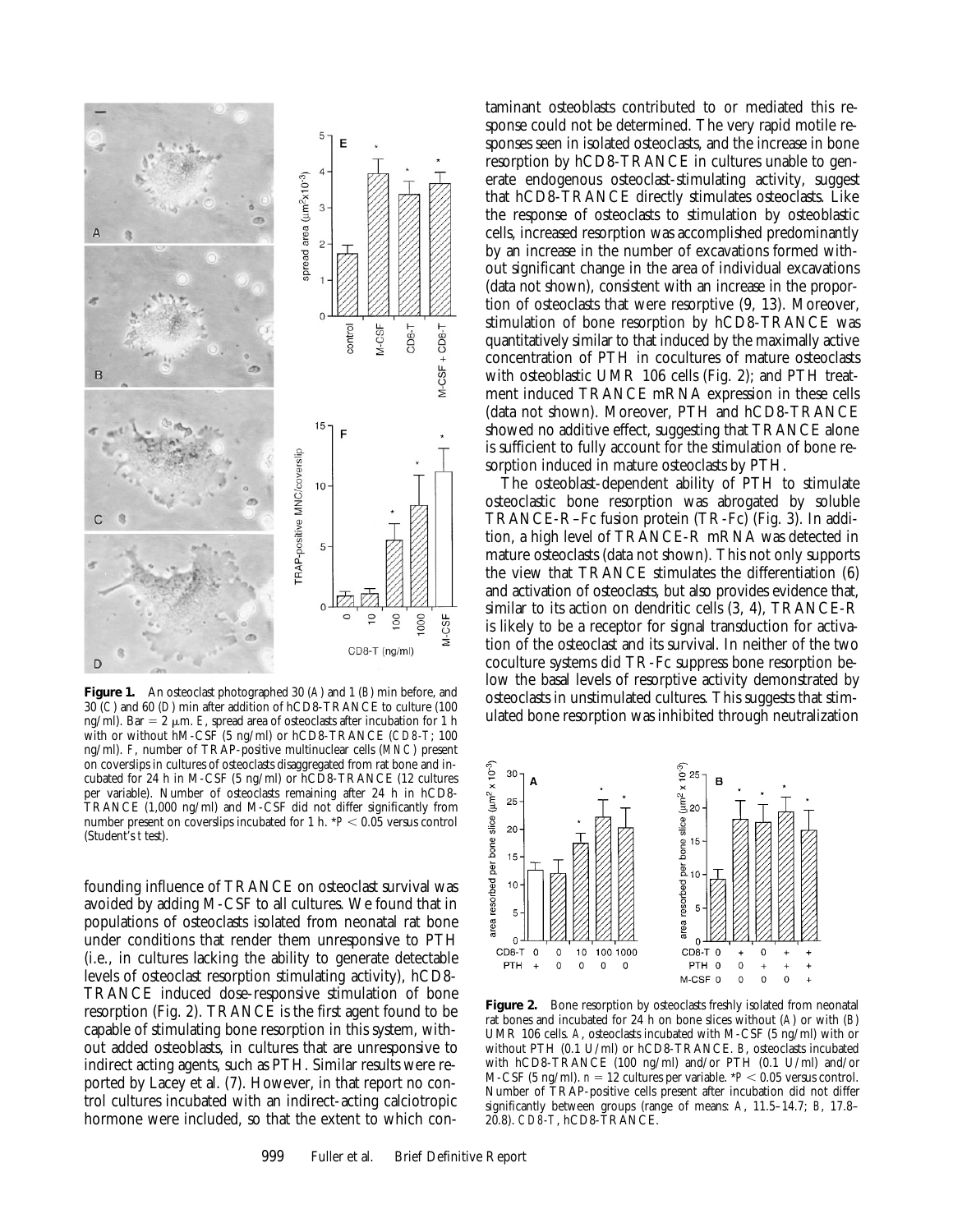

of TRANCE, rather than through induction (e.g., via reverse signaling by receptor-bound TRANCE, as can occur in some members of this ligand family; references 14–17) of osteoclast-inhibitory activity in osteoblastic cells. OPG also neutralized the ability of both hCD8-TRANCE (Fig. 3) and osteoblastic cells (Fig. 4) to stimulate bone resorption by mature osteoclasts. Thus, OPG inhibits bone resorption not only through inhibition of osteoclast formation (6, 7, 18), but also through suppression of osteoblast-stimulated bone resorption by mature osteoclasts.

TRANCE thus appears to be both necessary and sufficient to account for the ability of osteoblastic cells to stimulate mature osteoclasts. Although osteoclast-stimulating activity has on occasion been detected in culture supernatants from osteoblastic cells (19–23), it has also frequently been detectable only when osteoblasts are cocultured with osteoclasts (11, 24–26). It may be that, like some other members of this family of ligands, TRANCE exists physiologically as membrane-expressed and soluble forms (27, 28). However, the relatively high concentrations of hCD8- TRANCE that were required for activity suggests that, like



**Figure 4.** (*A*) Bone resorption by mature osteoclasts incubated for 18 h on bone slices with calvarial cells (*CC oc*) or UMR 106 cells (*UMR oc*) in the presence and absence of PTH (0.1 U/ml), 1,25(OH)<sub>2</sub>vitamin  $D_3$  $(10^{-8}$  M), and/or OPG (100 ng/ml).  $n = 12$  cultures per variable. \**P* < 0.01 versus all other groups (Student's *t* test). (*B*) Bone resorption by mature osteoclasts disaggregated from neonatal rat long bones and incubated for 18 h on bone slices alone (*oc*) or with added osteoblastic UMR 106 cells (*UMR oc*). At no concentration did OPG significantly stimulate bone resorption. Significant suppression of bone resorption by OPG ( $P < 0.01$  versus O+PTH group) occurred at 100 ng/ml.  $n = 12$  cultures per variable.

M-CSF (29), the ligand is normally presented to osteoclasts on the surface of osteoblastic cells. It is also likely that under some circumstances any TRANCE that is released by osteoblastic cells will be neutralized by OPG, which is also expressed by bone cells (6, 18). These and other potential interactions are now amenable to analysis. The actions of TRANCE on mature osteoclasts make this system of ligand, receptor, and decoy receptor seem likely to be crucial to the local regulation of osteoclastic localization, survival, and resorptive activity on bone surfaces, and thus to our understanding of the mechanisms by which the intricate and dynamic patterns of resorptive activity that occur during skeletal morphogenesis and restructuring are regulated.

We would like to thank Angela Santana for her technical help. We also would like to thank Drs. R. Josien and R. Steinman for their discussion.

This work was in part supported by National Institutes of Health (NIH) MSTP grant GM-07739 (to B.R. Wong). Y. Choi is an investigator of the Howard Hughes Medical Institute.

Address correspondence to T.J. Chambers, Department of Experimental Pathology, St. George's Hospital Medical School, Cranmer Terrace, London SW17 ORE, UK. Phone: 44-181-725-5271; Fax: 44-181-725- 0064; E-mail: t.chambers@sghms.ac.uk

1000 Effects of TRANCE on Isolated Osteoclasts